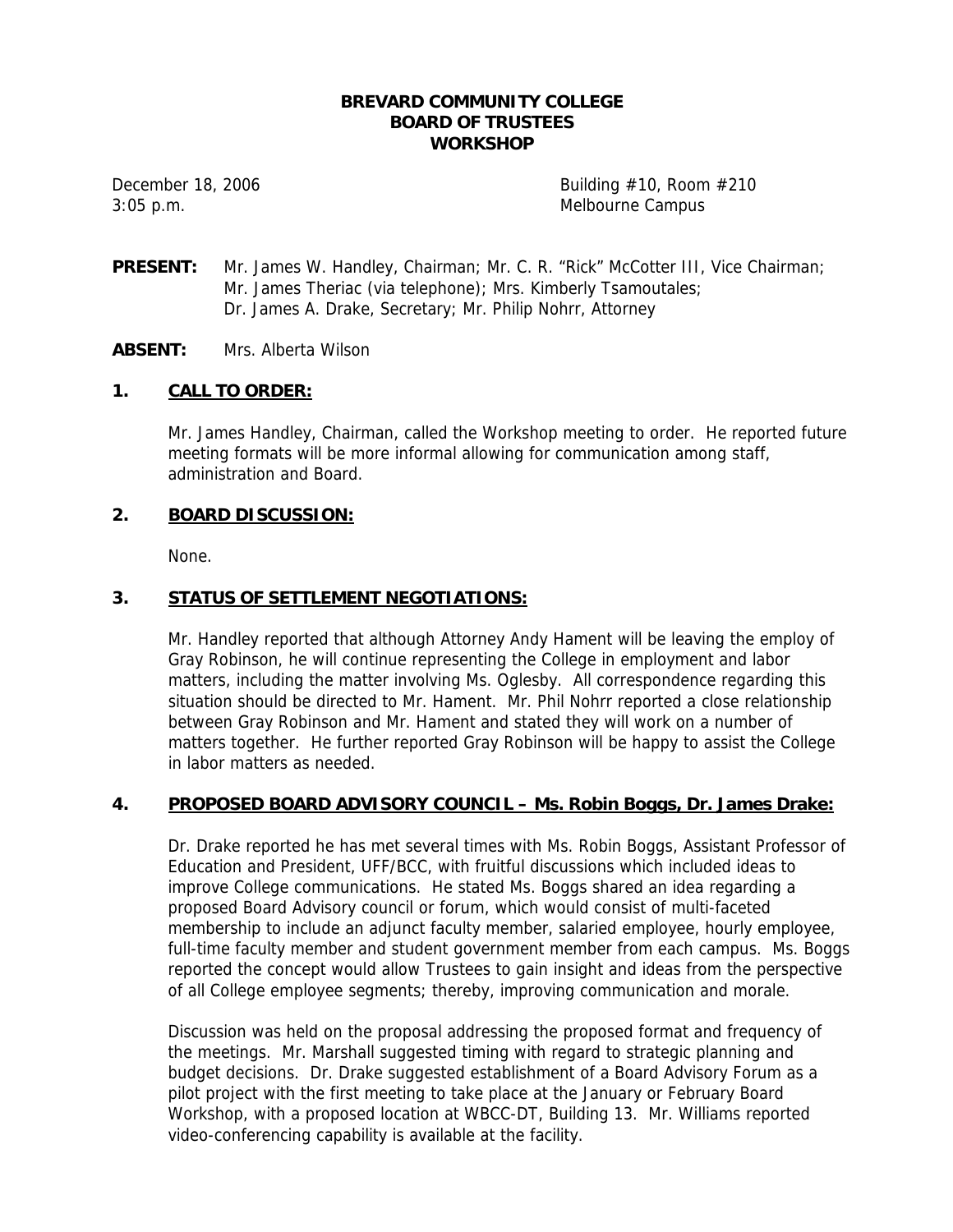Dr. Drake reported he would work with Ms. Boggs, Dr. Astrab and the Provosts to organize the meeting, and he requested Ms. Boggs' assistance with membership suggestions. It was suggested that 15-20 minutes be allowed for an "icebreaker" prior to unstructured, open-discussion for the initial meeting. Dr. Drake suggested that the Board facilitate the meeting with the administration taking action as directed by the Board. Dr. Fettrow suggested establishing ground rules and a common understanding for expectations and follow-up. Concern was expressed that a large meeting might not be conducive to input by all attendees. The consensus of the Board was to proceed with Dr. Drake's recommendation.

## **5. STRUCTURE AND FUNCTIONS OF BOARD COMMITTEES:**

Dr. Drake discussed Board representation on the direct support organization (DSO) boards and that currently the Board members provide DSO reports at the Board meetings. He suggested another committee structure and requested assistance from the Board due to their individual expertise in order to better perform strategic planning. Dr. Drake recommended that a Board member lead each of the following committees: Human Resources and Compliance; Business and Legal Affairs; Enrollment and Student Services; Marketing and Outreach; and, the Chair would lead a committee on Administrative Affairs. Dr. Astrab suggested inclusion of workforce initiatives. Dr. Drake suggested a committee entitled "Academic and Workforce Initiatives." During the ensuing Board discussion, Mrs. Tsamoutales expressed concern that employee supervisory responsibilities could become blurred, thereby affecting Policy Governance. Mr. Handley proposed conducting the committees for three to four months as a pilot. It was suggested that Dr. Astrab/ Mr. Handley serve on the Academic and Workforce Initiatives Committee; Mrs. Tsamoutales/Mr. Ross serve on the Marketing and Outreach Committee; Mr. Theriac/Mr. Little serve on the Business and Legal Affairs Committee; Mr. McCotter/ Dr. Fettrow serve on the Enrollment and Student Services Committee, with Mrs. Wilson/Ms. Ferguson to serve on the Ethics and Employee Relations Committee.

Mr. Handley confirmed each member of the Board would continue to serve on a DSO; however, they would not provide a report each month. Dr. Drake would provide the report instead. Dr. Drake reported he would like to draw the DSO Executive Directors closely to the Executive Council.

# **6. COLLEGE-WIDE IMPROVEMENT INCENTIVE PROPOSAL:**

Dr. Drake reported he has worked with the Executive Council, Mr. Billings and Mr. Beagley to devise a list of six proposed strategic initiatives based on the input provided by the Board at the Strategic Planning Workshop. He reported proposed initiative #2, "Identify cost efficiencies and savings totaling 1.5% of FY 2007-08 appropriations. Match total savings dollar-for-dollar from FY 2007-08 fund balances," requires Board approval for matching funds using 2007-08 fund balances. Discussion ensued regarding the proposal and funding methods required.

Dr. Drake explained one of the goals is to achieve greater efficiency through creative human resources planning and management to create a career-path process and incentives based on performance and merit pay. In order to fund the proposal a one-time infusion of resources is necessary.